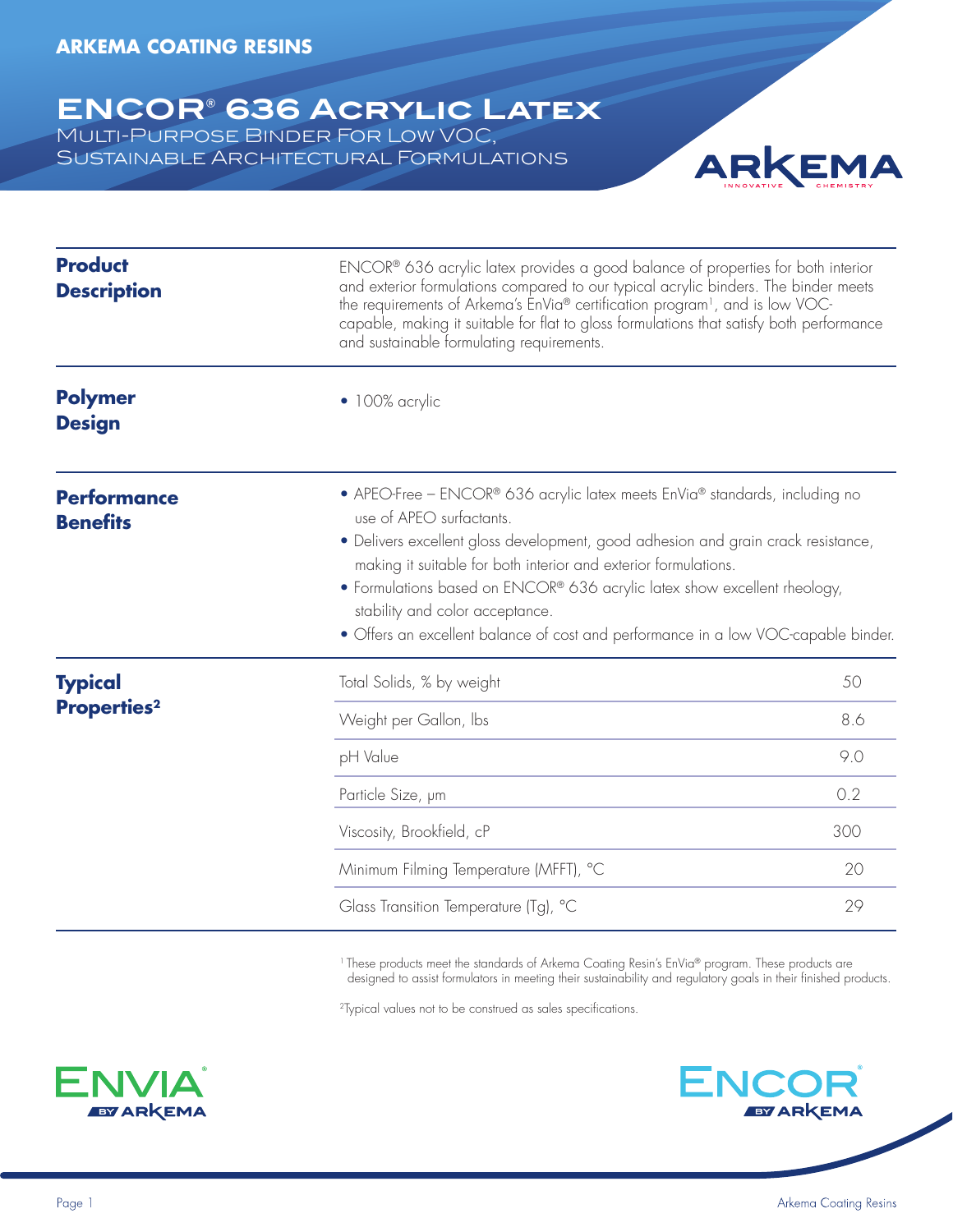### **Performance Evaluations**

ENCOR® 636 acrylic latex offers the formulator a balance of properties in formulations for both interior and exterior coatings.

- Good exterior durability
- good alkali and efflorescence resistance
- good adhesion
- grain crack resistance
- Good interior performance properties
- good scrub and washability
- good adhesion
- good block resistance
- good gloss retention

The information that follows details paint performance using two formulations based on ENCOR® 636 acrylic latex - one flat and one gloss formulation, both under 5 g/l VOC.

### **Starting Point Formulation**

#### Flat Paint Formulation

| Ingredients                           | Lbs     |
|---------------------------------------|---------|
| <b>Pigment Grind</b>                  |         |
| Water                                 | 250.55  |
| Natrosol™ 250 HBR                     | 3.80    |
| Ecodis <sup>™</sup> P50               | 1.85    |
| Proxel™ GXL                           | 3.01    |
| AMP-95 <sup>®</sup>                   | 0.96    |
| FoamStar® ST 2436 (was FoamStar® A36) | 0.99    |
| Tiona <sup>®</sup> 595                | 107.50  |
| NYAD® 400                             | 46.54   |
| <b>BURGESS OPTIWHITE™</b>             | 186.36  |
| <b>DRIKALITE®</b>                     | 251.72  |
| Optifilm™ 400                         | 6.00    |
| ENCOR® 636                            | 131.50  |
| Water                                 | 14.22   |
| FoamStar® ST 2436 (was FoamStar® A36) | 1.00    |
| <b>TOTAL</b>                          | 1006.00 |

#### Typical Paint Properties\*

| .<br>PVC, %      |  |
|------------------|--|
| Volume Solids, % |  |
| VOC, $g/L$       |  |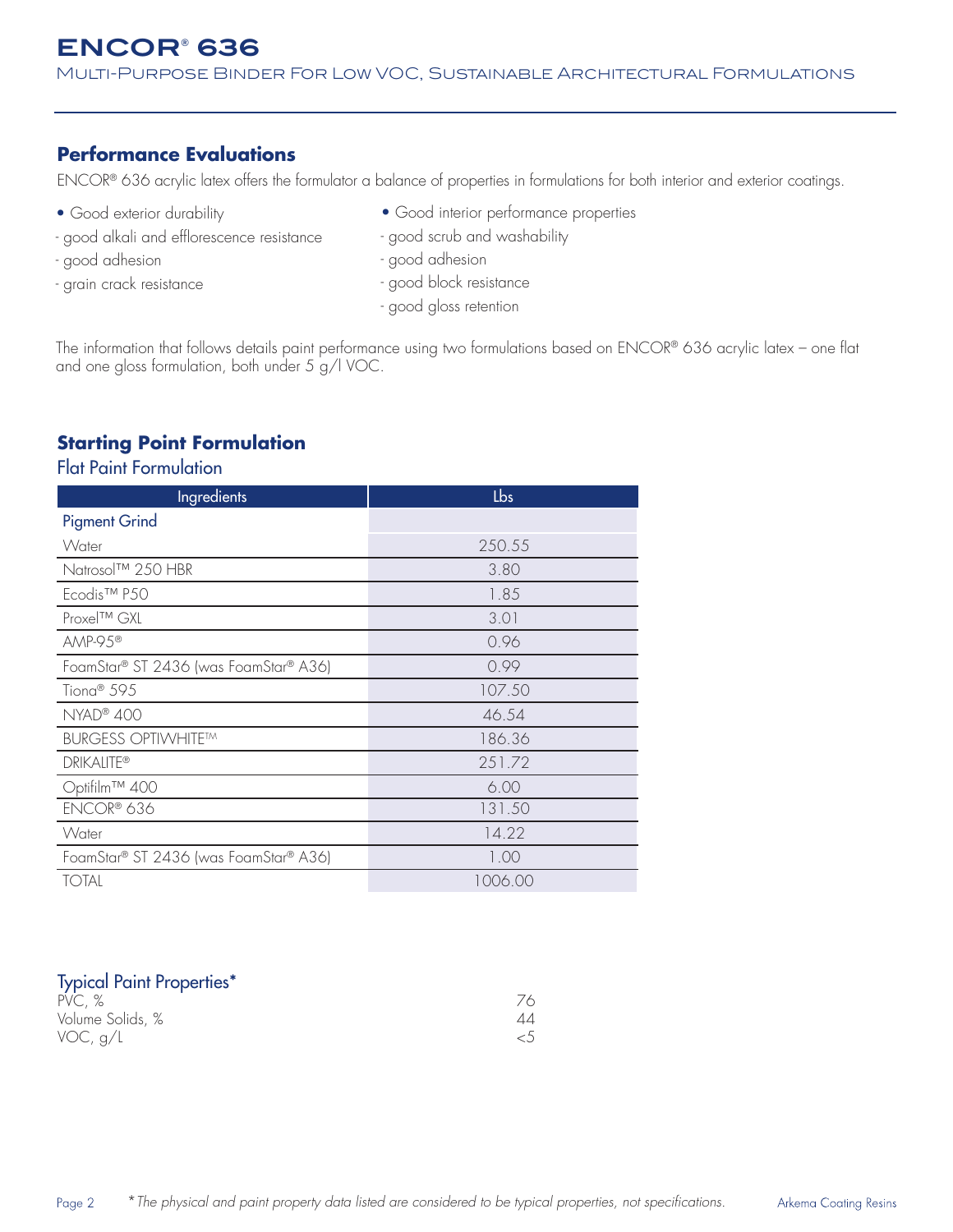Multi-Purpose Binder For Low VOC, Sustainable Architectural Formulations

#### **Starting Point Formulation**

Gloss Paint Formulation

| Ingredients                           | Lbs     |
|---------------------------------------|---------|
| <b>Pigment Grind</b>                  |         |
| Water                                 | 52.00   |
| PROXEL™ GXL                           | 2.00    |
| FoamStar® ST 2436 (was FoamStar® A36) | 1.50    |
| Coadis <sup>™</sup> 123K              | 10.00   |
| Tiona <sup>®</sup> 595                | 210.00  |
| NaOH 20%                              | 7.00    |
| Coapur™ 2025                          | 30.50   |
| Coapur <sup>™</sup> 817W              | 4.50    |
| FoamStar® ST 2436 (was FoamStar® A36) | 1.00    |
| Optifilm™ 400                         | 30.00   |
| ENCOR® 636                            | 540.08  |
| Water                                 | 141.50  |
| <b>TOTAL</b>                          | 1030.08 |

| <b>Typical Paint Properties*</b> |  |  |  |  |
|----------------------------------|--|--|--|--|
|----------------------------------|--|--|--|--|

| .<br>PVC, %      |  |
|------------------|--|
| Volume Solids, % |  |
| VOC, $g/L$       |  |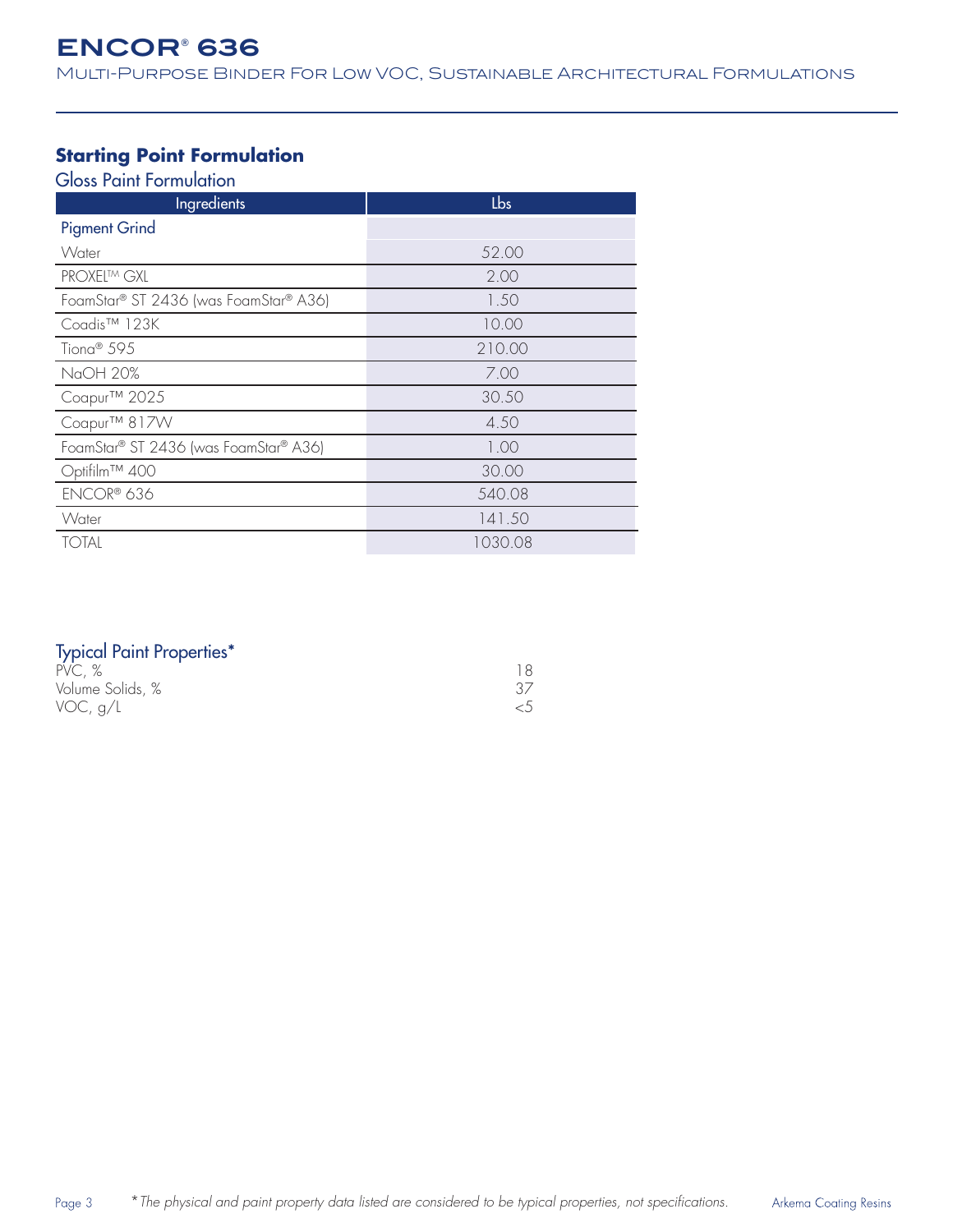Multi-Purpose Binder For Low VOC, Sustainable Architectural Formulations

### **Sheen Development**



ENCOR® 636 develops flat appearance at same or better levels as competitive acrylic latex.



**Gloss Formulation** 

ENCOR® 636 displays superior gloss development.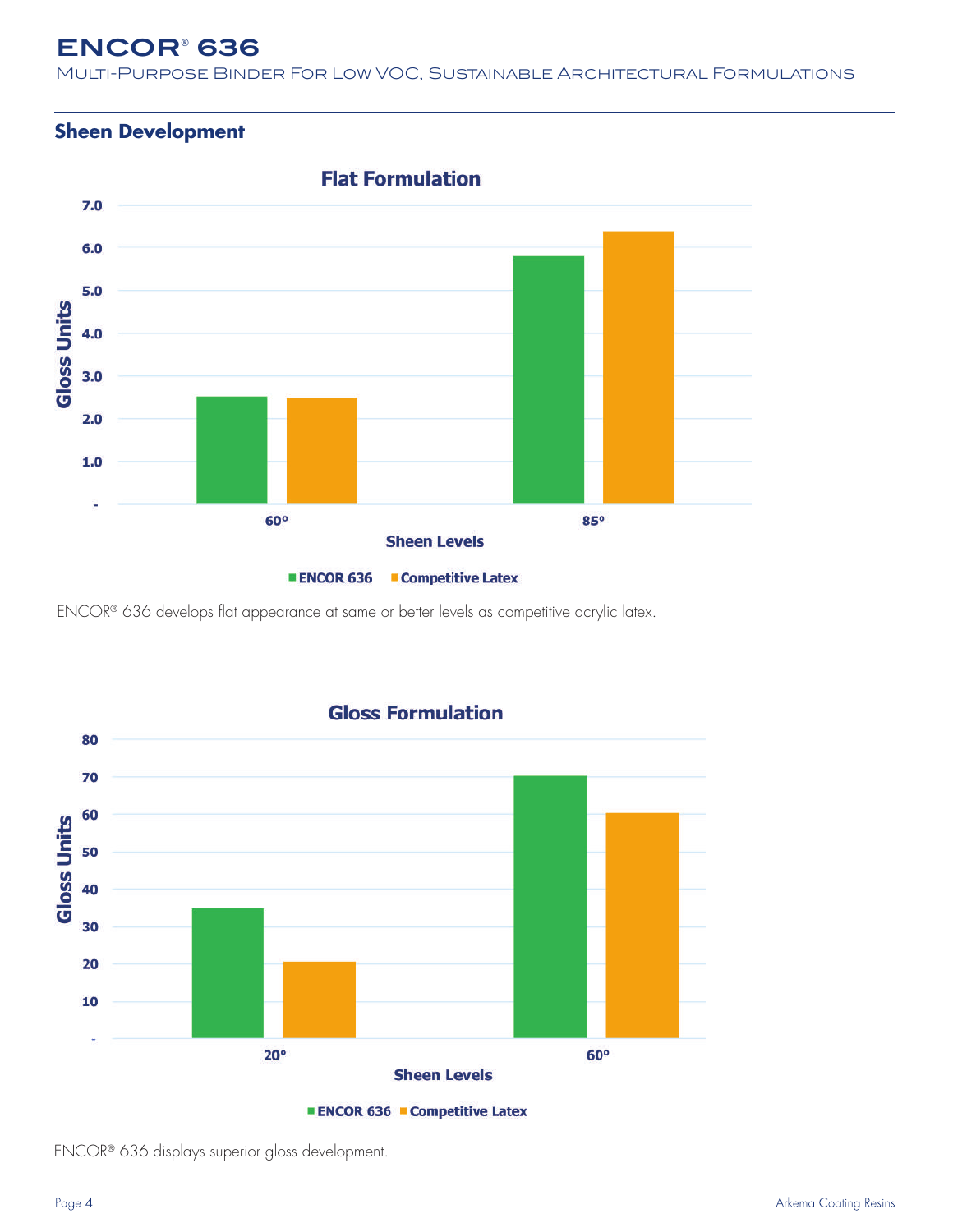Multi-Purpose Binder For Low VOC, Sustainable Architectural Formulations



ENCOR® 636 delivers superior scrub resistance compared to competitive acrylic latex.



### **Block Resistance**

ENCOR® 636 displays equivalent block resistance to competitive acrylic latex (via ASTM D4946).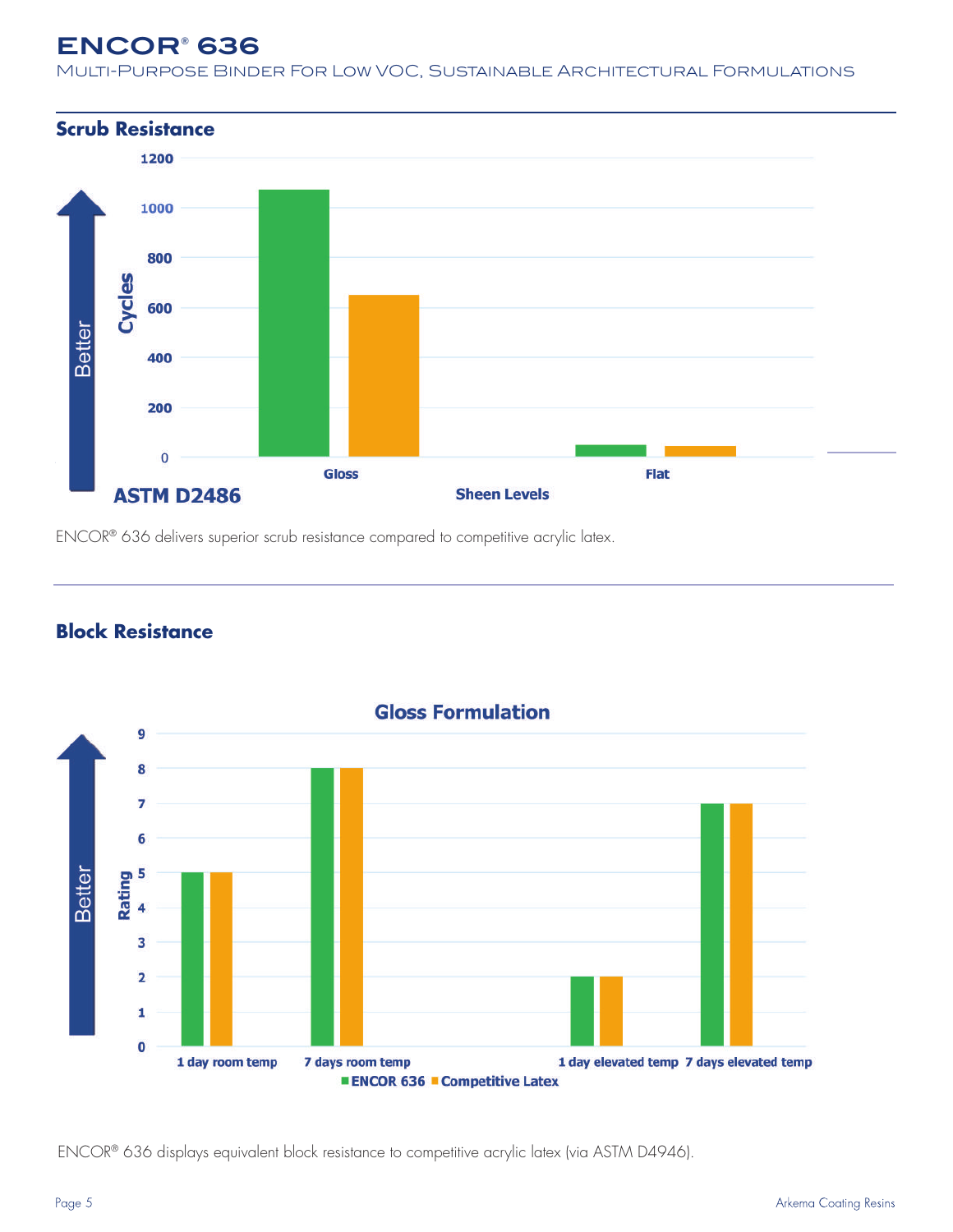Multi-Purpose Binder For Low VOC, Sustainable Architectural Formulations

#### **Wet Adhesion**





ENCOR® 636 displays wet adhesion equivalent to competitive technology.



#### **Efflorescence Resistance**

**ENCOR 636 Competitive Latex** 

Formulations based on ENCOR® 636 display superior efflorescence resistance.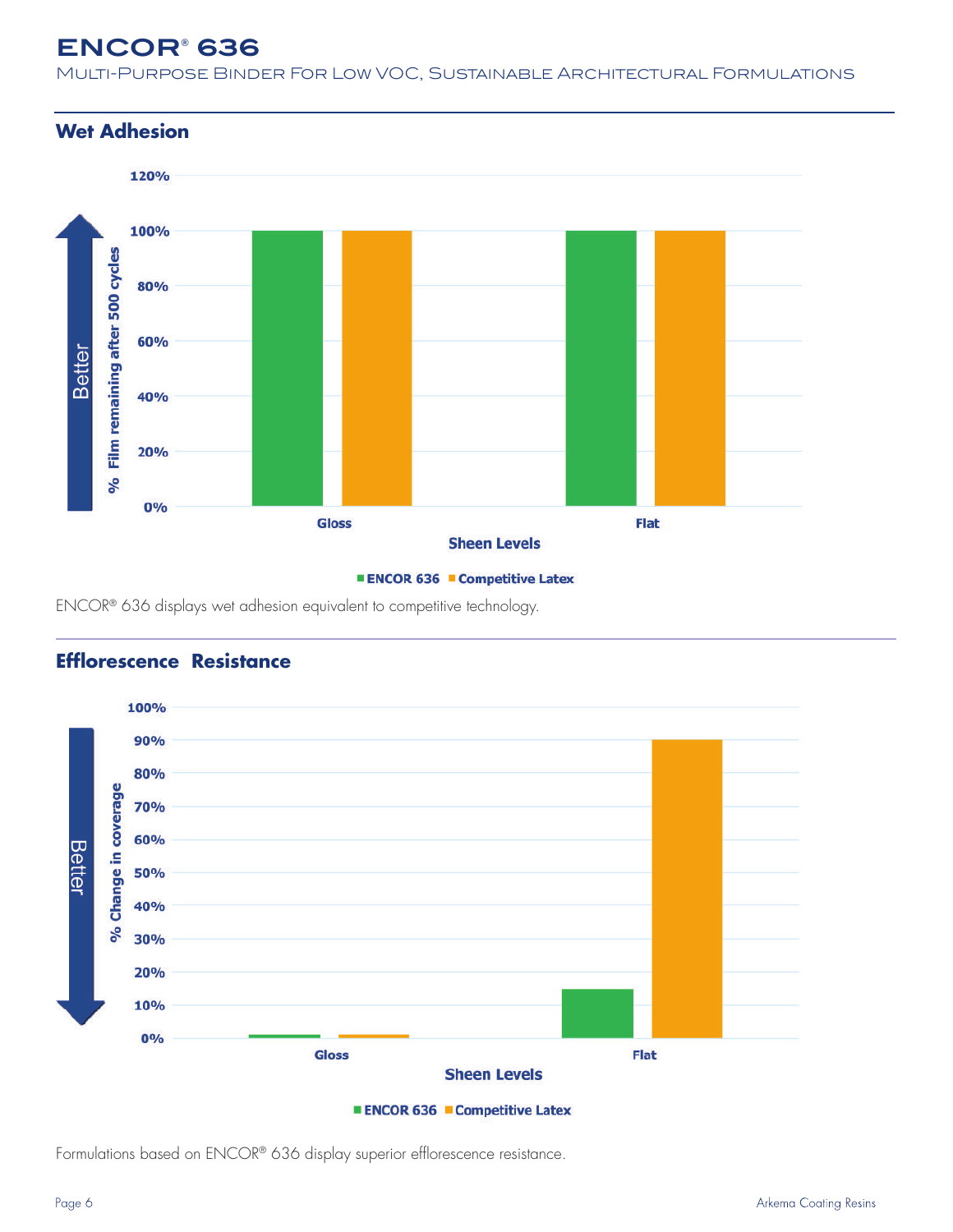Multi-Purpose Binder For Low VOC, Sustainable Architectural Formulations





Formulations based on ENCOR® 636 display superior alkali resistance.



### **Color Retention**

In accelerated weathering, ENCOR® 636 flat formulations demonstrate excellent color retention.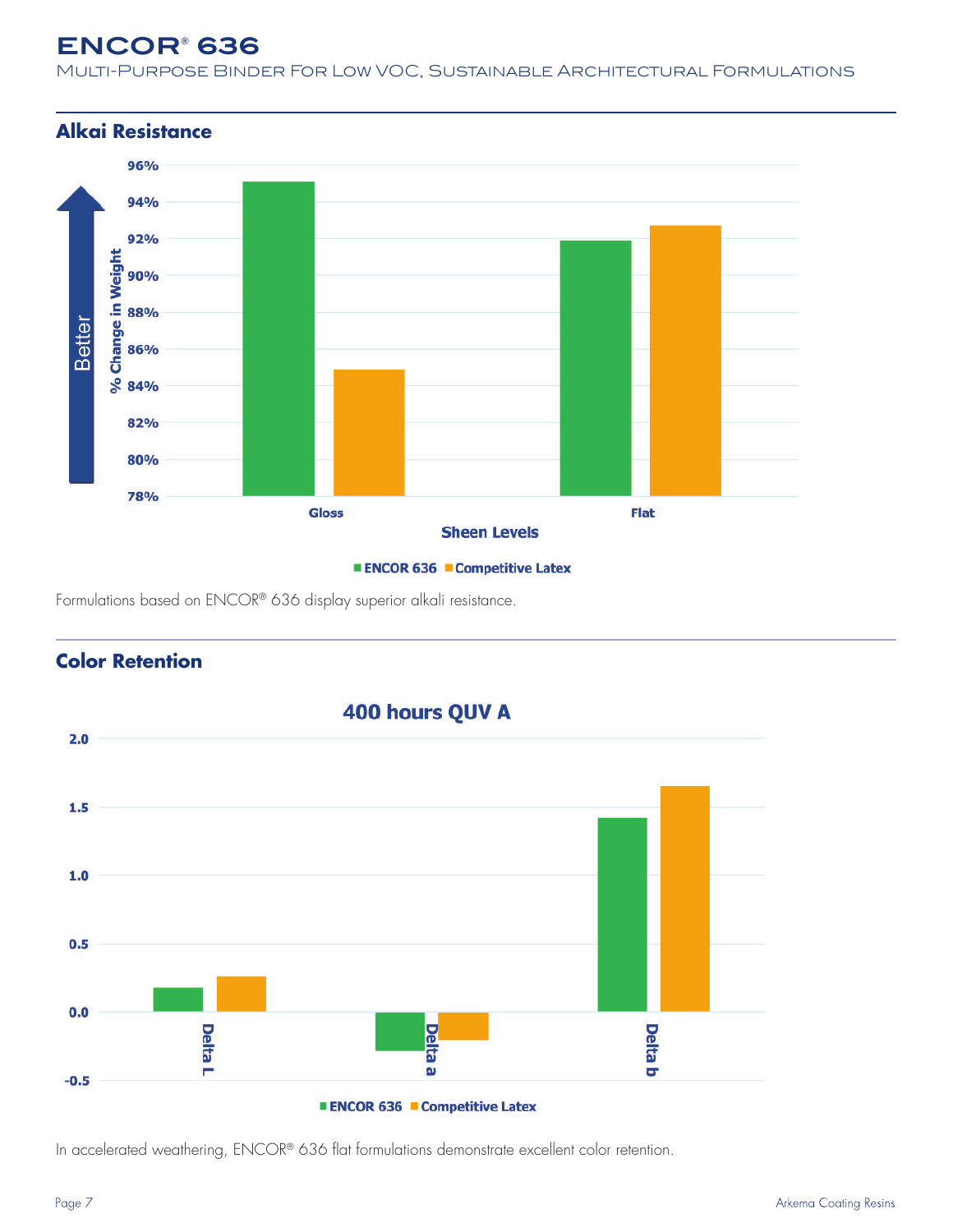Multi-Purpose Binder For Low VOC, Sustainable Architectural Formulations

#### **Color Retention** (continued)



#### No UV absorber added.

In accelerated weathering ENCOR® 636 gloss formulations demonstrate excellent color retention.

#### **Formulating Suggestions**

#### **Dispersant Choice**

- Many standard pigment dispersants work well with ENCOR® 636 latex.
- For low VOC formulations, Coadis<sup>™</sup> 144 A offers good washability performance when used in combination with low VOC coalescing agents such as Optifilm™ 400 or K-FLEX® 975P.
- Coadis™ 123 K and Ecodis™ P 90 dispersants also have demonstrated solid performance in combination with Optifilm™ 400.

#### **Thickener Choice**

- Coatex offers a wide variety of thickeners for paint formulation:
- Rheotech™ 3800 offers the best washability performance
- Coapur™ 975W offers very good urethane thickening at low VOC
- Coapur™ 817W offers very good overall performance
- Coapur™ 2025 offers excellent film build properties